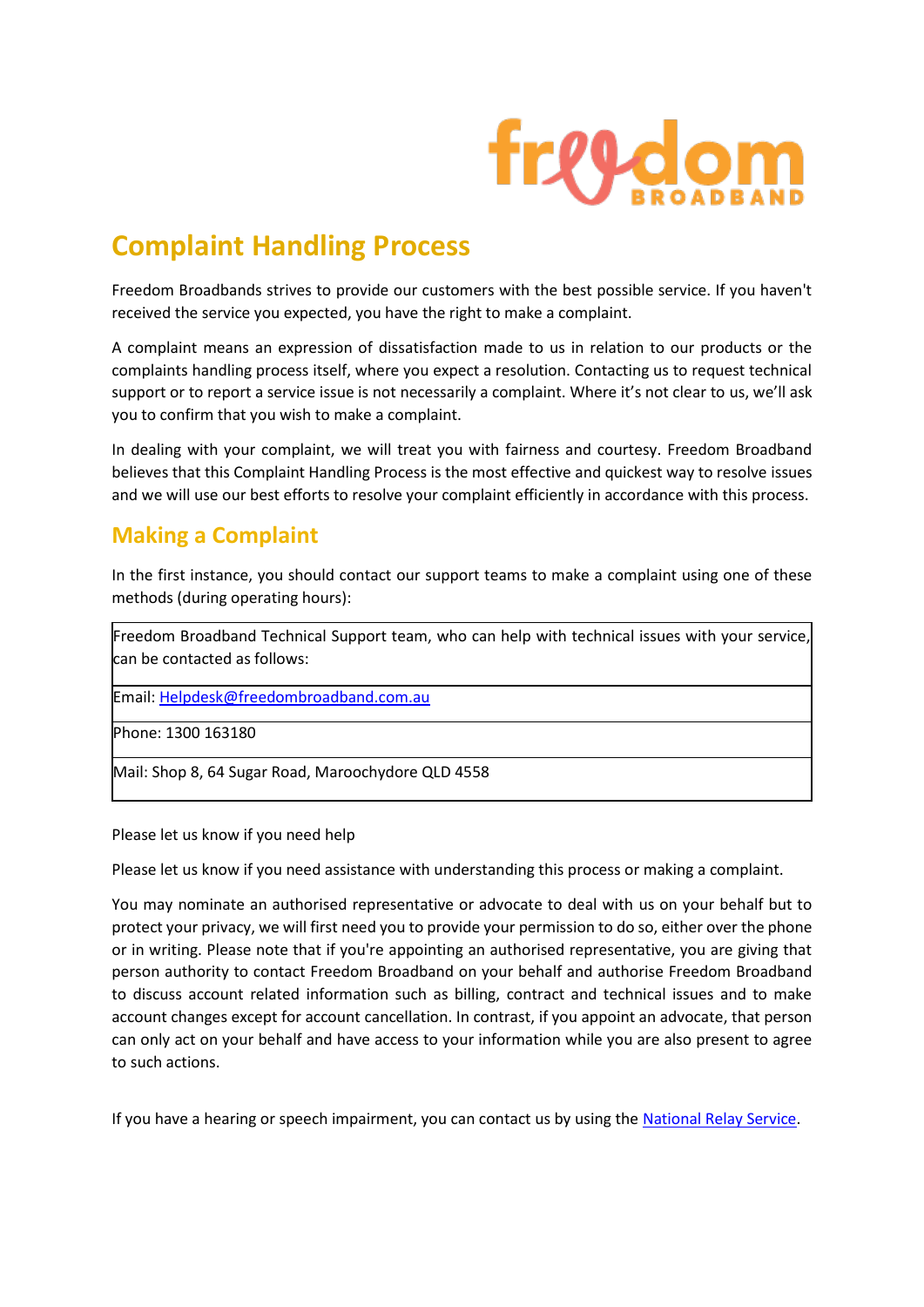If you're from a non-English speaking background, you can contact us via a language interpreter service or nominate someone to deal with us on your behalf. Please note you may incur fees from any third-party services you engage to assist you.

If you have other special needs or a disability, please let us know and we will do our best to assist where we can.

If you are suffering financial hardship, please see our Financial Hardship Policy to learn more about how we can assist you.

#### **What happens when we receive your complaint**

We will acknowledge your complaint and provide you with a reference number:immediately, if you contacted us by phone, or

if you contacted us by any other means, within 2 working days for general complaints or within 1 working day for Urgent Complaints.

If you believe your complaint is urgent, please see [Urgent Complaints](https://www.tpg.com.au/complaint.php#urgentcomplaints) below.

We aim to investigate and resolve all complaints within the following timeframes:

- for Urgent Complaints, within 2 working days;
- for all other complaints, within 5 working days, except where the complaint involves complex matters, in which case we will aim to resolve these within 15 working days.

If we reasonably believe that resolution may fall outside of the timeframes above, we will contact you directly to discuss the reasons for the delay and advise a new timeframe as well as your avenues for external resolution (if the delay is expected to exceed 10 working days).

Should we be unable to contact you via known methods we will write to you and advise you that you have 10 working days to respond before we close the complaint.

#### **How your complaint will be escalated**

If our Customer Service or Technical Support team is not able to resolve your complaint, your complaint will be escalated to a supervisor for further assistance. Where they have been unable to assist, our Customer Relations team will take over the complaint.

If you are not already dealing with Customer Relations, you may reasonably request to have your complaint escalated to Customer Relations.

Customer Relations will make an initial assessment, conduct an investigation and propose a resolution to your complaint within 15 working days of receiving it, depending on the complexity of your complaint. Should we require additional time or interaction with you we will contact you directly and advise of any revised time frame and the reason for it.

Customer Relations will contact you with a response and resolution and follow this up in writing confirming the date the resolution was or will be implemented.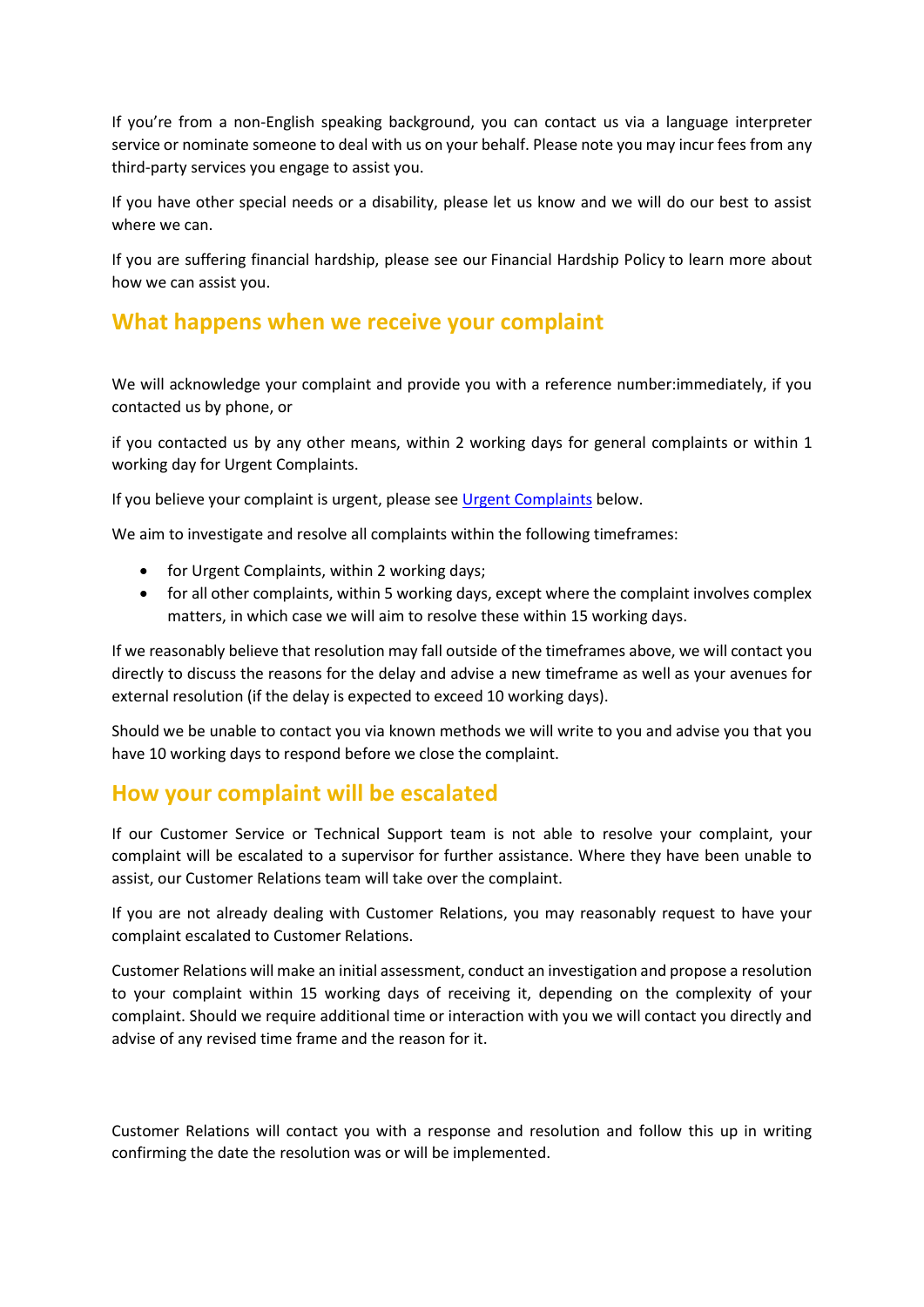If you tell us that you are not happy with the response times that apply to the handling of your complaint, we will, within 5 working days (or 2 working days for [Urgent Complaints\)](https://www.tpg.com.au/complaint.php#urgentcomplaints), advise you about our escalation processes and your options for external dispute resolution.

## **Urgent Complaints**

Please advise us if your complaint is urgent. Complaints will be considered as urgent if:

you have applied for or have been accepted as being in Financial Hardship under Freedom Broadband's [Financial Hardship Policy](https://www.tpg.com.au/terms_conditions/financialhardship) and it's clear to us that the nature of your complaint will directly contribute to or worsen that hardship, or

disconnection of a service is imminent or has already occurred and where due process has not been followed.

Please note Freedom Broadband does not offer the Priority Assistance scheme.

Urgent Complaints will be given priority over other complaints. We will acknowledge your Urgent Complaint immediately if you contacted us via phone or otherwise within 1 working day of receiving your Urgent Complaint.

We aim to resolve Urgent Complaints within 2 working days. We will contact you directly to advise and discuss a new timeframe in the event that a resolution is likely to fall outside of this timeframe.

If your complaint has not been considered urgent based on the above criteria and you reasonably believe it should be, please let us know as soon as possible.

## **Ways you can monitor your complaint**

We will keep you updated with the status of your complaint and you may contact us either by phone or by email with your account details or complaint reference number to request a status update.

Customer Relations will also supply you with their direct contact details upon submission or escalation of your complaint.

Where relevant, we will let you know any reasons for any delay as soon as practical and a specific time frame for resolution.

#### **When a complaint is resolved**

We will advise you either verbally (via telephone) or in writing (via email) of the outcome of your complaint. If you prefer a specific method of contact, please advise us when making your complaint.

We are unable to implement any proposed resolution until you have accepted it. Once you have accepted the resolution, we will implement it within 10 working days (or within 2 working days for [Urgent Complaints,](https://www.tpg.com.au/complaint.php#urgentcomplaints) unless you have agreed to another time frame, or where resolution required some action from you and you have not yet completed that action.